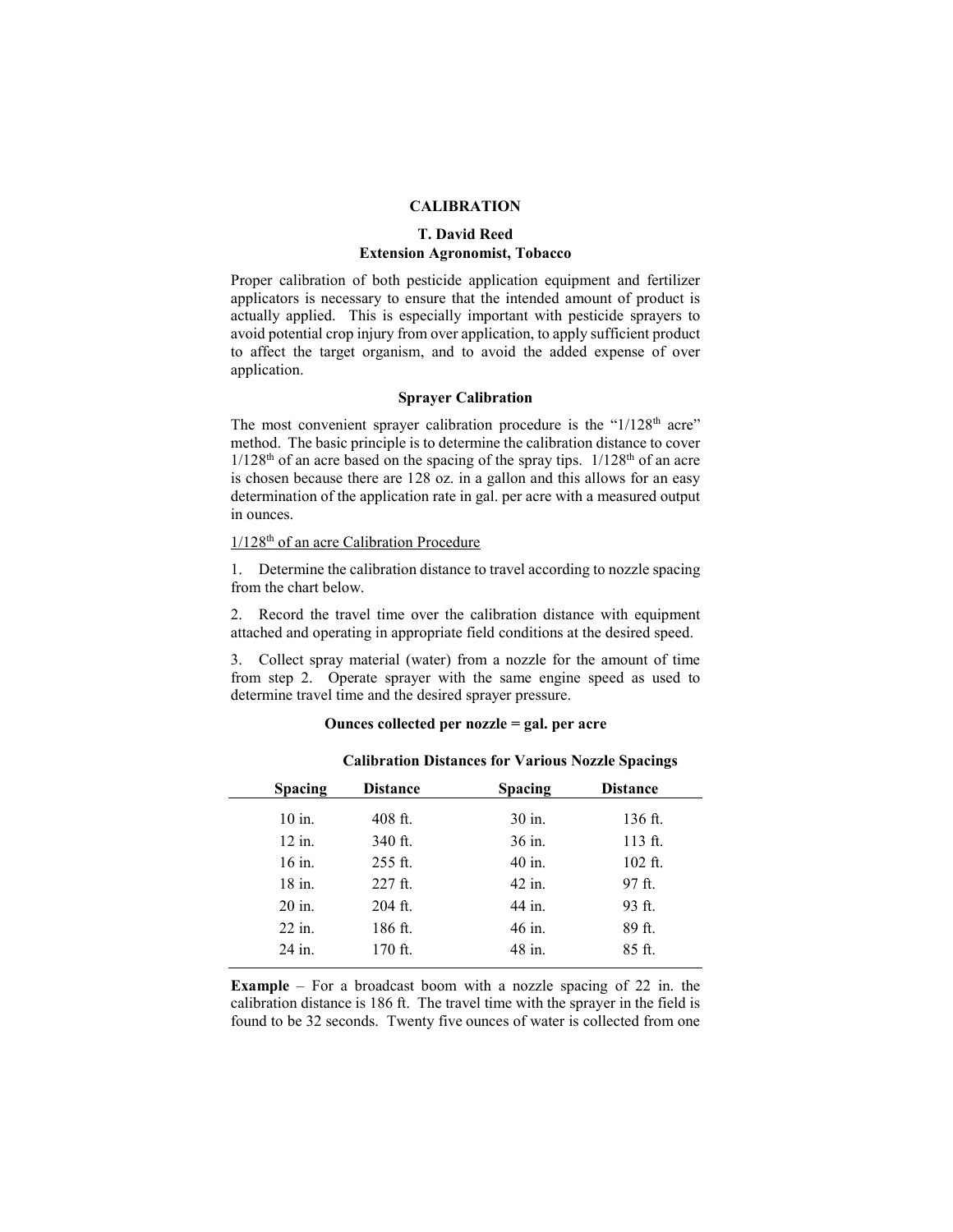### 108 Calibration

nozzle for 32 seconds at the desired pressure so the application rate is 25 gal. per acre.

Note 1: When more than one nozzle is used per row with over-the-top applications such as sucker control and insecticide sprays, collect the output from each nozzles per row and combine for a total for the row (this is not a banded application). The nozzle spacing is considered to be the row spacing.

Note 2: For banded applications use the width of the spray band as the nozzle spacing. For example, with a 20 in. band with 48 in. row spacing, the travel distance is 204 ft. The treated acreage will be 42% of the acreage actually traveled (20 in. divided by 48 in. times 100).

Note 3: Transplanters may be calibrated using the  $1/128<sup>th</sup>$  acre method. Pull the transplanter through the field and record travel time for the calibration distance based on transplanter row spacing, operating at the desired speed. Collect setter water from each unit for the corresponding travel time to determine application rate (ounces collected  $=$  gal/ac for setter water application rate).

Note 4: Although the output of individual spray nozzles is collected to determine application rate, the output of multiple nozzles should be collected and compared to each other to verify the uniformity of the spray application. Replace any spray tip that is more that 10% off the average of all the nozzles.

### **Greenhouse Sprayer Calibration Procedure**

1. Determine the appropriate distance to travel for calibration according to nozzle spacing on boom.

| <b>Nozzle Spacing</b> | <b>Calibration Distance</b> |  |  |
|-----------------------|-----------------------------|--|--|
| 12 in.                | 78 ft.                      |  |  |
| 14 in.                | 67 ft.                      |  |  |
| 16 in.                | 59 ft.                      |  |  |
| 18 in.                | 52 ft.                      |  |  |
| 20 in.                | 47 ft.                      |  |  |
| 22 in.                | 43 ft.                      |  |  |
| 24 in.                | 39 ft.                      |  |  |
|                       |                             |  |  |

- 2. Determine calibration time to travel the distance in Step 1.
- 3. Collect output from one nozzle for the calibration time.
- 4. Divide the number of ounces collected by 10 to obtain application rate in gal. per 1000 sq. ft.

Since greenhouse spray booms are typically pushed by hand, it is important to choose a pace that is easy to maintain and duplicate.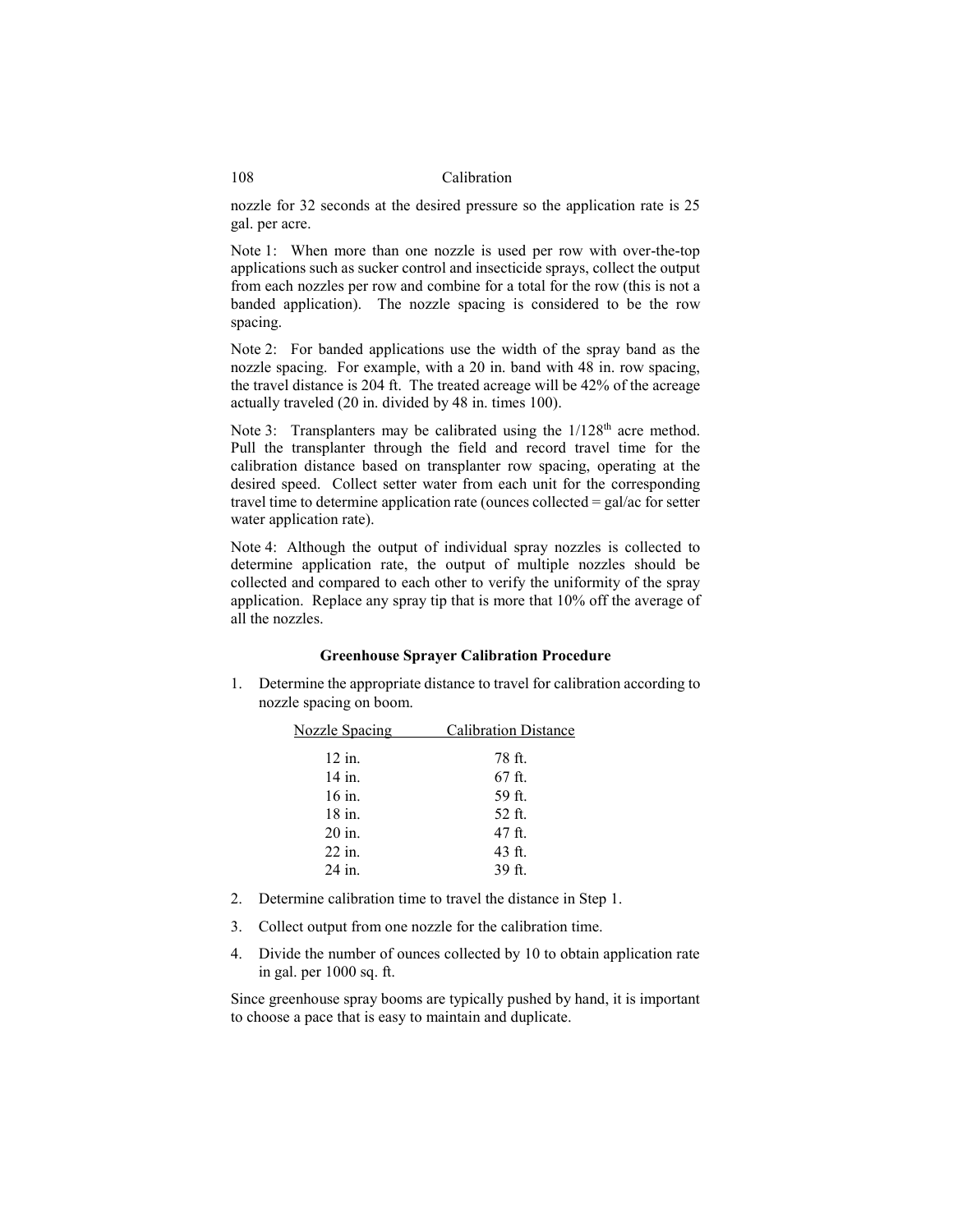### Calibration 109

**Example** – A 35 x 250 ft greenhouse (8750 sq. ft) is sprayed with a traveling boom having a nozzle spacing of 20 in. The calibration distance is 47 ft. and the travel time is determined to be 3 min. 45 sec. Water is run through the boom at the desired pressure and 54 oz. is collected from one nozzle. The application rate is  $54 / 10$  or 5.4 gal. per 1000 sq. ft.

# **Calibration of Fertilizer Application Equipment**

Accurate application of the desired amount of fertilizer is essential to supplying the proper nutrition to a tobacco crop. Proper calibration of application equipment will better ensure that the proper amount of fertilizer is applied. The "1/100 acre" method is one the easiest calibration procedures and does not require calibration charts and calculations.

1) The first step is to determine the appropriate calibration distance based on your row spacing.

| Row<br>spacing | <b>Calibration</b><br>distance |  |  |
|----------------|--------------------------------|--|--|
| 48 in.         | 109 ft.                        |  |  |
| 46 in.         | $114$ ft.                      |  |  |
| 44 in.         | 119 ft.                        |  |  |
| 42 in.         | 124 ft.                        |  |  |
| 40 in.         | 129 ft.                        |  |  |
| 36 in.         | 134 ft.                        |  |  |
| 32 in.         | 139 ft.                        |  |  |
|                |                                |  |  |

- 2) Collect fertilizer from the applicator over the calibration distance and weigh the fertilizer.
- 3) Multiply the amount of fertilizer collected times 100 to obtain the fertilizer application rate (lbs/acre).

With two outlets per row, fertilizer should be combined to obtain the application rate for the row.

Fertilizer should be collected separately from each row to determine the actual rate of each row.

**Example** - With a row spacing of 46 inches the calibration distance in 114 feet. If 7.25 lbs. of fertilizer is collected from both outlets of a row applicator then the application rate is 7.25 times 100 or 725 lbs/acre.

Individual rows of 2- or 4-row applicators should be within a 10 percent range of the intended rate. In the above example with 725 lbs/acre, an acceptable range would be 690 to 760 lbs/acre. Differences between rows